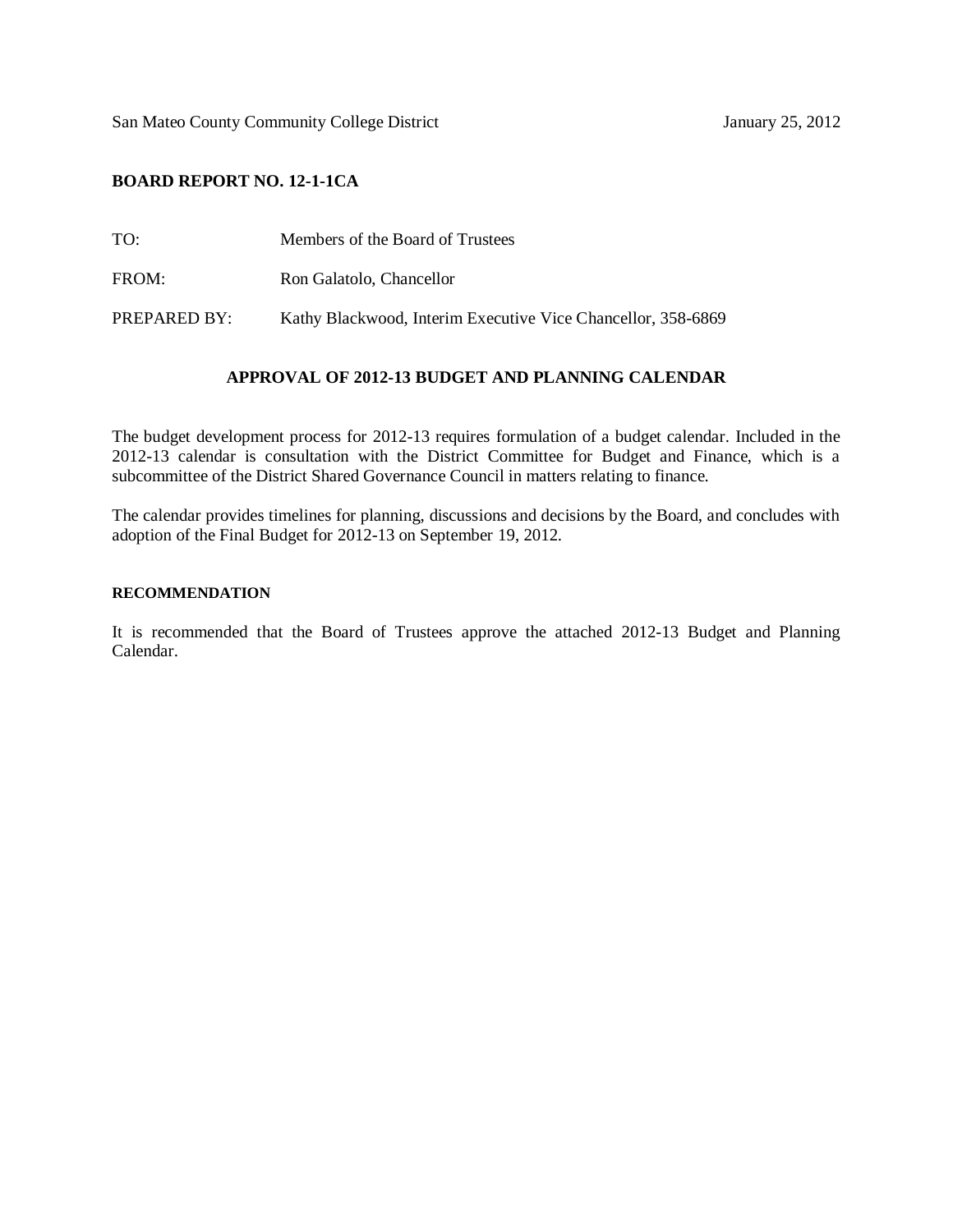## **Budget and Planning Calendar, 2012-13**

**Date Campus & District Review/Action Committee for Budget and Finance Consultation Board Review/Action**

| September             | Campuses Finalize Spring 2012                                                                                                                                                                                           |                                                                                                                                               |                                                                                                                                                                                                                           |
|-----------------------|-------------------------------------------------------------------------------------------------------------------------------------------------------------------------------------------------------------------------|-----------------------------------------------------------------------------------------------------------------------------------------------|---------------------------------------------------------------------------------------------------------------------------------------------------------------------------------------------------------------------------|
|                       | <b>Schedule of Classes</b>                                                                                                                                                                                              |                                                                                                                                               |                                                                                                                                                                                                                           |
| November-<br>December |                                                                                                                                                                                                                         | Review of Budget and<br>Planning Calendar,<br>discussion of budget<br>strategies and resource                                                 |                                                                                                                                                                                                                           |
|                       |                                                                                                                                                                                                                         | allocation, and budget                                                                                                                        |                                                                                                                                                                                                                           |
|                       |                                                                                                                                                                                                                         | development process                                                                                                                           |                                                                                                                                                                                                                           |
| January 5             | Governor's Budget Proposal                                                                                                                                                                                              |                                                                                                                                               |                                                                                                                                                                                                                           |
| January               | <b>Chancellor's Council</b><br>review/revise draft of Budget<br>and Planning Calendar and<br>budget development process;<br>discussion of Governor's<br><b>Budget; District</b><br>revenue/expenditure<br>implications. | Review of Governor's<br>Budget and discussion of<br>District revenue and<br>expenditure implications<br>(inform DSGC at its next<br>meeting). | Approval of 2012-13 Budget and<br>Planning Calendar, review of<br>Governor's Budget, review of State<br>and District revenue and<br>expenditure implications, and<br>discussion of program and<br>operational priorities. |
| January/<br>February  | <b>Chancellor's Council</b><br>discussions of budget<br>strategies and allocations.                                                                                                                                     | Continuing discussion of<br>State budget and District<br>revenue/expenditure<br>options.                                                      | Board policy discussions/decision<br>regarding budget adjustments<br>which impact existing positions.                                                                                                                     |
| January/<br>February  | Ongoing State budget hearings                                                                                                                                                                                           |                                                                                                                                               |                                                                                                                                                                                                                           |
| February              | Legislative Analyst's Office Review of Governor's Proposed Budget                                                                                                                                                       |                                                                                                                                               |                                                                                                                                                                                                                           |
| February              | <b>Campuses Finalize Summer</b><br>Session 2012 Schedule of<br>Classes                                                                                                                                                  | Review of preliminary<br>District revenue<br>assumptions and<br>expenditure plans.                                                            | Review of preliminary District<br>revenue assumptions and<br>expenditure plans.                                                                                                                                           |
| February              | "P1" First Principal<br>Apportionment                                                                                                                                                                                   | Certify to State Controller<br>Apportionment                                                                                                  |                                                                                                                                                                                                                           |
| February/<br>March    | Discussion of budget priorities<br>at Colleges and with<br>Chancellor's Cabinet.                                                                                                                                        | Review of 2011-12 Mid-<br>Year Budget Report                                                                                                  | Review of 2011-12 Mid-Year<br><b>Budget Report</b>                                                                                                                                                                        |
| March                 | Campuses Finalize Fall 2012<br><b>Schedule of Classes</b>                                                                                                                                                               | Review of Board budget<br>priorities and Districtwide<br>allocations (inform DSGC<br>at its next meeting).                                    | Review/approval of 2012-13 budget<br>priorities and Districtwide<br>allocations.                                                                                                                                          |
| Mid-March             | Run preliminary position control<br>worksheets for 2012-13                                                                                                                                                              | Colleges ongoing review<br>of position control                                                                                                |                                                                                                                                                                                                                           |
| April                 |                                                                                                                                                                                                                         |                                                                                                                                               | Budget updates with Board; review<br>budget assumptions for Tentative<br>budget.                                                                                                                                          |
| May 11                | <b>Site Tentative Budgets</b><br>completed. Work resumes<br>developing final budget after<br>tentative budget is loaded.                                                                                                |                                                                                                                                               |                                                                                                                                                                                                                           |
| Mid-May               | Governor's May Revise                                                                                                                                                                                                   |                                                                                                                                               |                                                                                                                                                                                                                           |